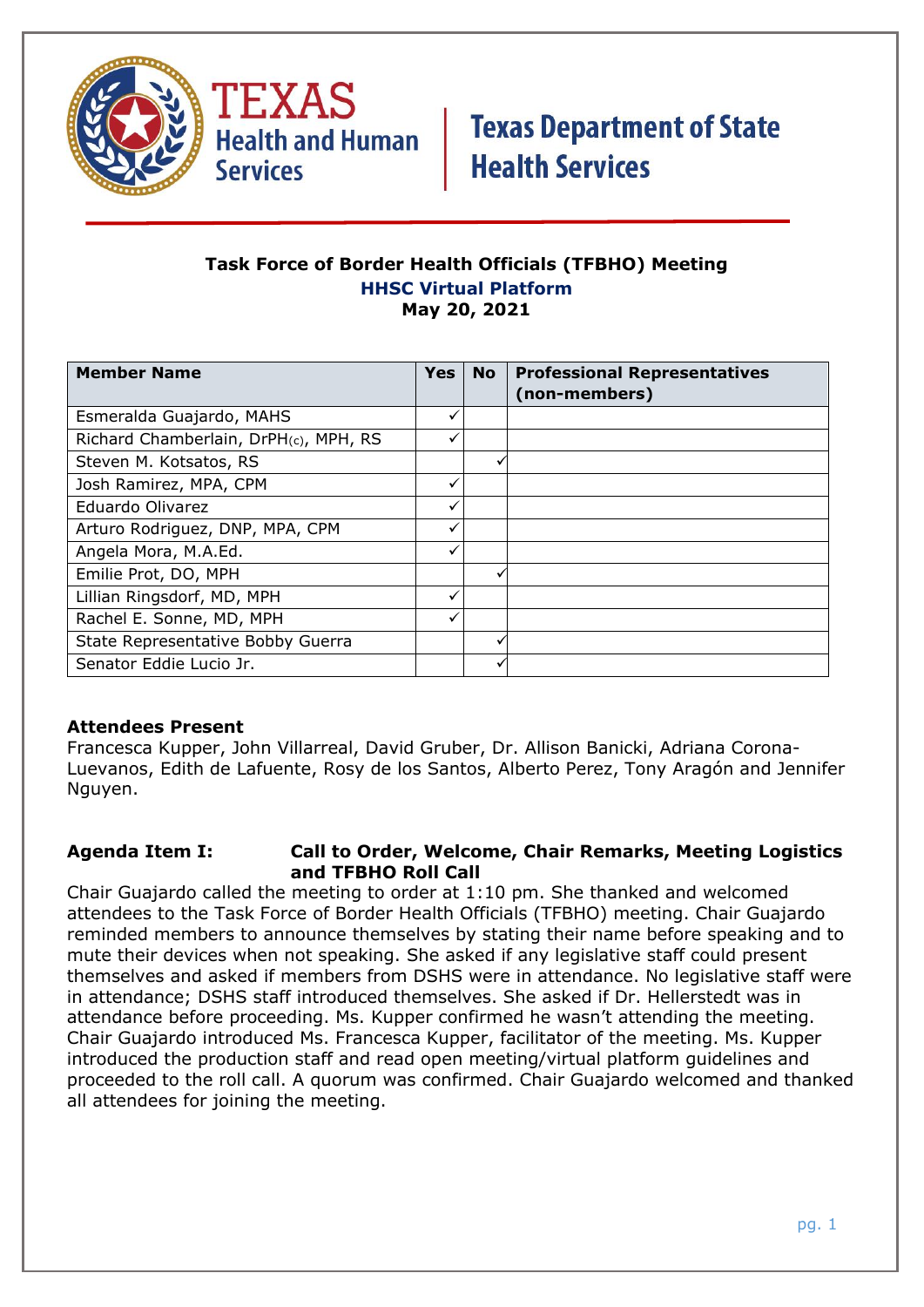

### **Agenda Item II: Approval of December 10, 2020 Meeting Minutes**

Chair Guajardo stated that the December 10, 2020 Meeting Minutes were previously sent to members and asked for a motion to approve them. She asked members to ensure they had reviewed them and requested a motion to approve the minutes. Mr. Chamberlain made a motion to accept the meeting minutes and Mr. Olivarez seconded the motion. Ms. Francesca Kupper took a roll call vote to officially approve the minutes. The meeting minutes were approved.

### **Agenda Item III: Update: COVID-19 Vaccine**

Chair Guajardo welcomed Mr. Antonio Aragon, Immunization Unit Director (DSHS) and expressed her appreciation regarding the success of the COVID-19 mass vaccination effort. Mr. Aragon thanked Chair Guajardo and initiated the vaccine update by mentioning significant milestones that had been achieved in recent months. He noted that 21 million doses had been administered to Texans in the last six months. He explained that the figure included people who had only received one dose of the vaccine (Pfizer and Moderna vaccines) and those who were fully vaccinated, including the Johnson & Johnson vaccine (one dose vaccine). Approximately 12 million people had received at least one dose of the vaccine while 9.5 million were fully vaccinated (both doses administered for vaccines that required two doses). He thanked all public health staff for reaching this milestone of vaccinating 21 million within the last six months. He also highlighted this success by comparing it to the *Vaccines for Children Program*, which administers approximately five million doses yearly.

He continued by mentioning the emergency authorization milestone of the Pfizer vaccine now approved for children between the ages of 12-15 by the FDA. The vaccine was originally approved for those 16 years of age and older. Thus far, about 83 thousand children, within this age group, have been vaccinated with hopes of increasing that figure. Mr. Aragon also indicated that the Pfizer vaccine was now approved to be administered with other vaccines if needed. It had been perceived to be a challenge for back-to-school vaccinations but now the Pfizer vaccine can be co-administered with other vaccines, which helps pediatric providers.

Mr. Aragon asked Associate Commissioner David Gruber if he had any additional updates. He also mentioned that even though there had been a decline in COVID-19 vaccination rates, he reminded everyone that thousands of people continued to be vaccinated. It may not be tens of thousands as before, but we're still vaccinating many people and hope to continue to do so. Potential next steps for vaccinating children (aged 12 and older) for COVID-19 as we approach the upcoming school year. He continued by mentioning the *Vaccines at Home Initiative*, which describes efforts to make vaccines fully accessible, considering those who are home-bound or living in rural areas. He concluded by asking if members had any questions for him or Mr. Aragon.

Chair Guajardo thanked them for the vaccination update and asked to extend her appreciation to Dr. Hellerstedt, Commissioner Garcia and DSHS staff for their communication efforts, detailing how responsive staff were in answering questions and promptly returning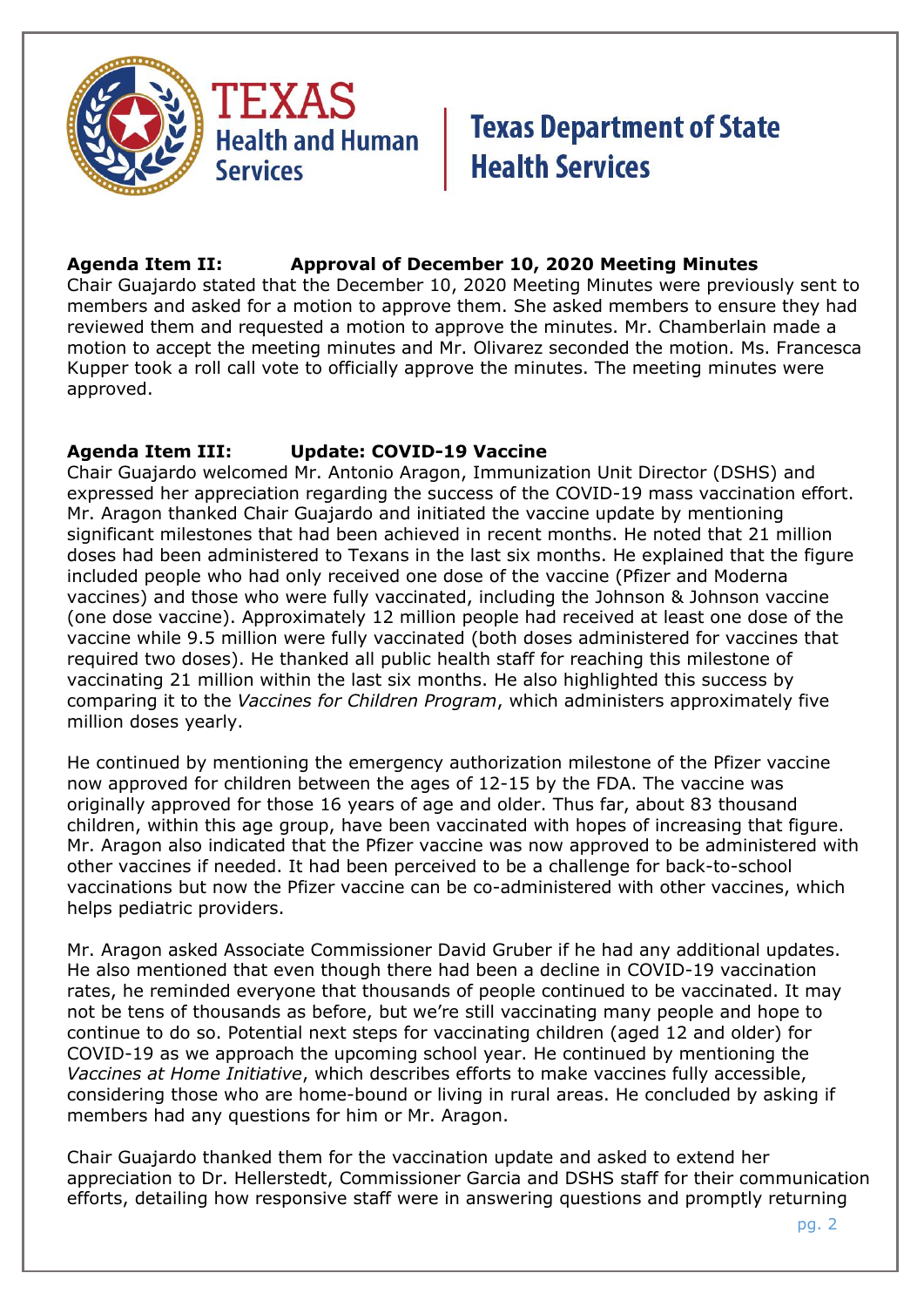

phone calls. Reaching vaccination goals regionally is already a huge undertaking but doing so for the entire state is a different ball game. She expressed how impressed she was with the outcome and thanked everyone again for their prompt communication. All other members agreed and expressed their appreciation individually as well.

Mr. Gruber applauded everyone's efforts and expressed how this success is a tribute to all public health partners as part of the Texas Public Health System. Local health departments proved to be the backbone of the public health system, along with pharmacies, throughout this vaccination effort. Mr. Aragon also acknowledged that this major feat was due to the collaboration of all public health systems from local and regional to state and federal. He thanked everyone for being part of this effort.

Chair Guajardo thanked them and expressed that the silver lining was the progress made in the depth of partnerships and communications really exemplified what Public Health truly is.

#### **Agenda Item IV: Review: COVID-19 Response Recommendations in relation to the short-term plan**

Chair Guajardo continued by reminding members that the COVID-related recommendations were part of the short-term plan. She apologized to members because she had intended to draft a letter of such recommendations to Dr. Hellerstedt but was not able to due to the heavy impact of COVID-19 response. She and members decided that these particular recommendations could be included within the November 1, 2020 Report.

### **COVID-19 related Recommendations (short term plan)**

- Complete the border surveillance and laboratory capacity assessment and expand it to include capabilities for laboratories to report results and positivity rates directly to LHDs
- Establish and make available local laboratory and testing capabilities available to border public health departments that is regularly available and accessible, low to no cost to include university agreements and state labs
- Strengthen and support strategies improve coordination with Mexico via the Office of Border Public Health
- Involve the School Health Advisory Council in the school response plans to communicable disease reporting/outbreaks, including COVID-19 …school ventilation, food/safety preparation and preventative measures
- Conduct a school survey on ventilation and A/C in coordination with TEA
- Add COVID-19 surveillance of premature births to the Birth Defects Program at DSHS.

Members agreed with Chair Guajardo and moved on to the discuss the standard recommendations per border public health priority/work group.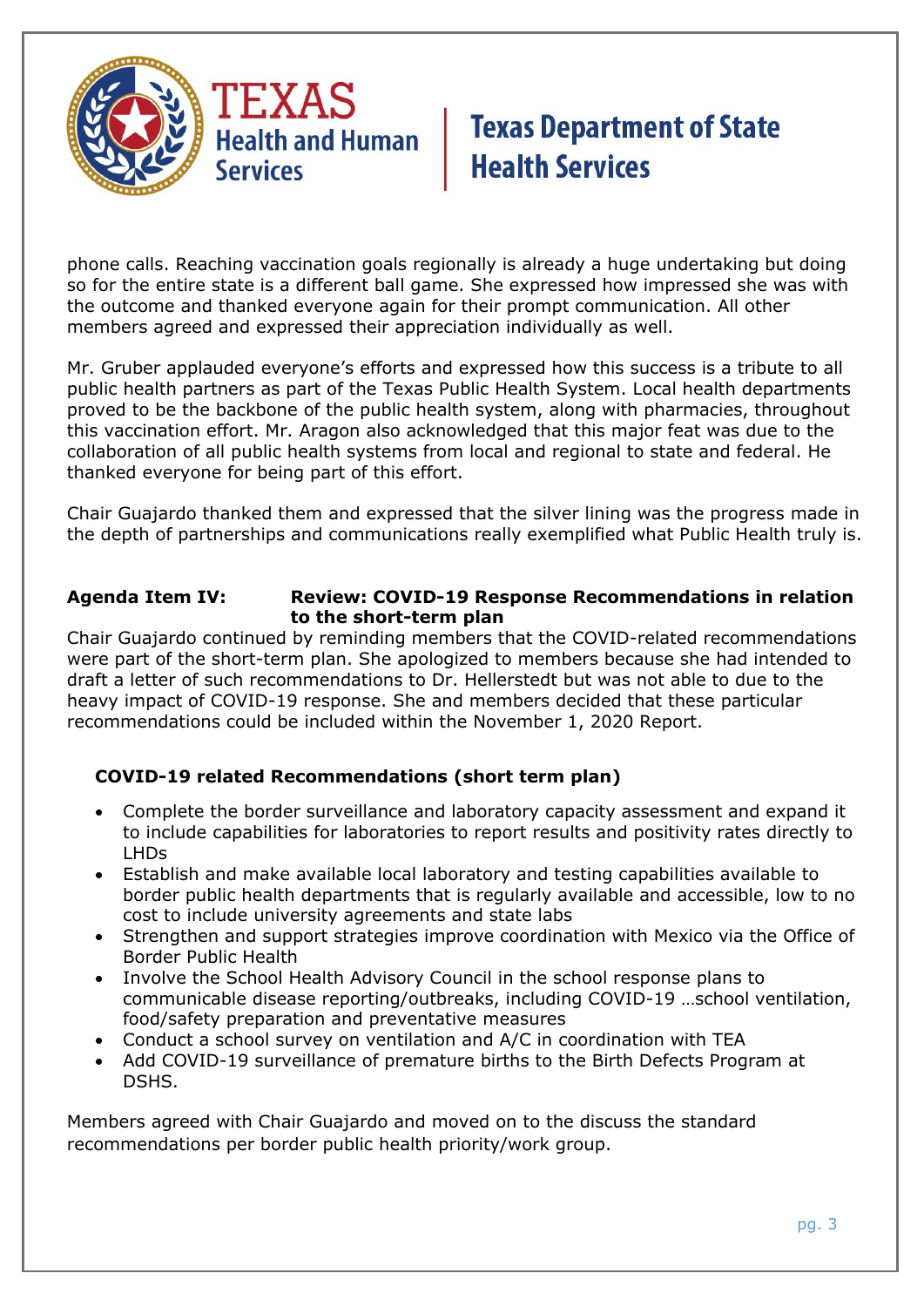

**Agenda Item V: Expand: Recommendations in relation to the long-term plan** Chair Guajardo initiated the recommendation discussion with members. She reminded members that each recommendation required a narrative as was done in the 2018 Report.

#### Infrastructure:

• Require implementation of Health Information Exchange (HIE) with free access for border public health and providers with potential to serve as a regionwide/statewide electronic medical record communication system

*Chair Guajardo, Dr. Rodriguez, Mr. Olivarez and Ms. Mora noted that HIE funding is a challenge. Dr. Rodriguez will assist Chair Guajardo in drafting a narrative.* 

• Ensure funding to allow for permanent, full-time public health professionals (sanitarians, microbiologists, epidemiologists and entomologists) for border public health departments

Chair Guajardo expressed realistic concerns about short-term COVID-related funding and how it impacts local health departments regarding reduction in staff once the funding is gone. Oher members agreed and promoted the need for permanent funding and reinforced the need for such professionals, with a special emphasis on needed sanitarians. Mr. Olivarez requested a permanent funding source, possible through ELC funding, especially for border communities and rural areas that traditionally have trouble attracting such professional in those areas. Chair Guajardo will provide a narrative. Dr. Rodriguez requested that entomologists be added to this particular bullet (added above).

• Representation of TFBHO officials on task force/committees established by DSHS involving LHDs

Chair Guajardo and other members decided to keep this recommendation general to ensure a border representative was involved in other DSHS committees, such as the Public Health Funding and Policy Committee. She also thought a new bullet might be considered to include SHACs (School Health Advisory Committees).

#### Chronic Diseases:

- Establish early intervention components of children's obesity prevention and education
- Establish an educational component on pulmonary complications at advanced age

This recommendation was postponed until Dr. Prot was available to expand on each point.

#### Maternal and Child Health:

• Add COVID-19 to the Adult Safety Net with the Texas Vaccines for Children Program -

Dr. Ringsdorf agreed with other members that this recommendation could be moved under Communicable Diseases.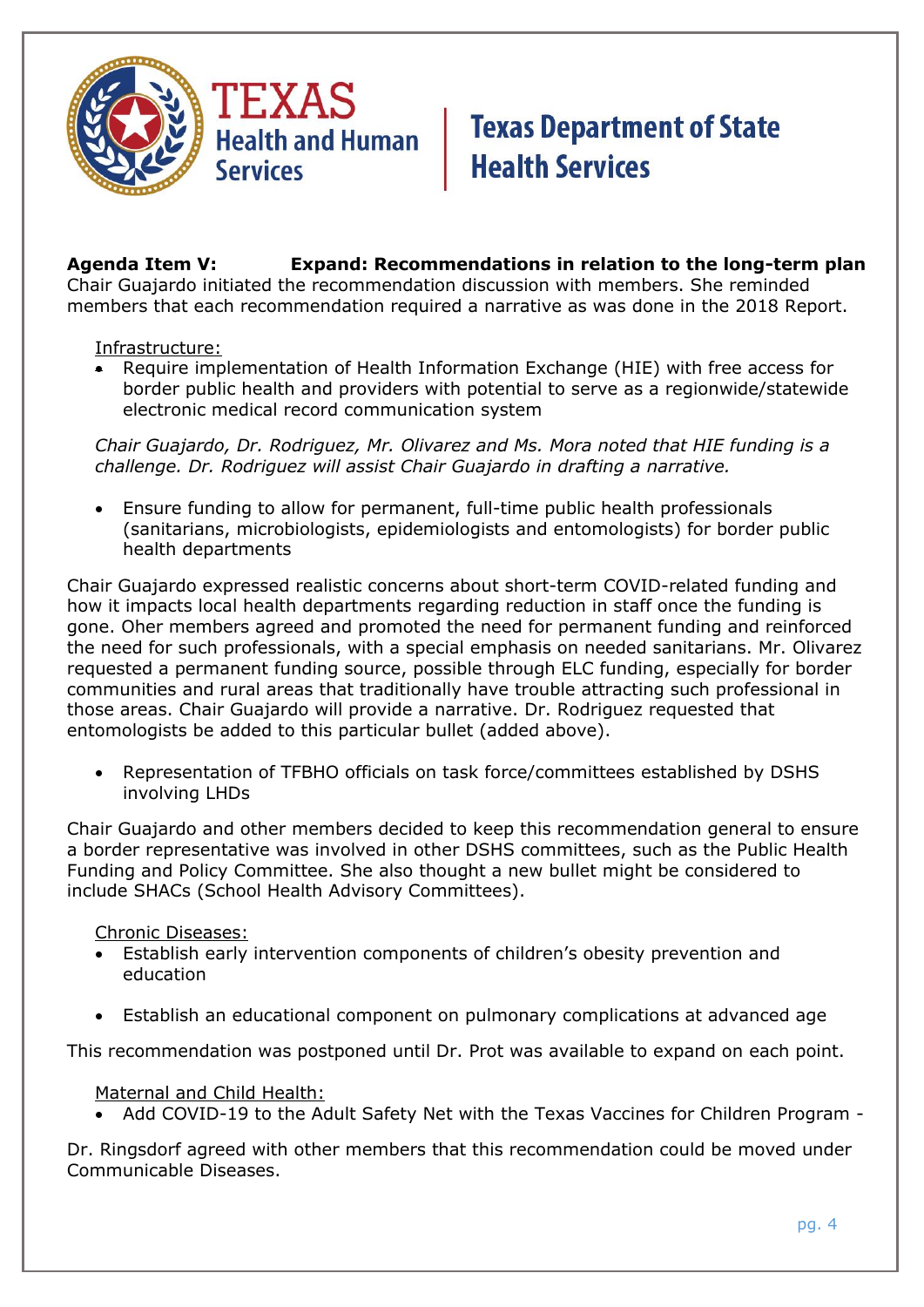

• Uphold vaccination requirements for school entry and add COVID-19 vaccine when available

Chair Guajardo asked if this recommendation should also be moved to Communicable Diseases. While Dr. Ringsdorf concurred, she thought a sentence should be added about the Covid-19 vaccine in terms of it being part of back to school vaccines, still being relevant to Maternal Child Health. Dr. Sonne agreed with Dr. Ringsdorf and noted the vaccine has only been approved for emergency use, until it has full FDA approval.

• Support sharing medical knowledge and training of border health professionals in coordination with the Texas Medical Association and the Texas Border Health Caucus

Dr. Ringsdorf stated it is a good idea to keep this recommendation as a separate section because of how pregnant women may have different public health concerns, compared to the rest of the population.

• Establish and fund outreach to pregnant mothers that are more at risk of early delivery and complications due to COVID-19 infection

Dr. Ringsdorf agreed to keep this recommendation. Dr. Rodriguez offered his assistance with this recommendation due to data that his department has collected regarding this topic. Dr. Ringsdorf thanked Dr. Rodriguez and asked if he'd like to join the priority/subcommittee group; he agreed.

Communicable Diseases:

- Expand the OBPH Community Health Workers training curriculum and bilingual educational material for pandemic response, including mental health and COVID fatigue
- Establish Border Public Health Multi-Disciplinary Response Team with trained and bilingual staff, including epidemiologists, sanitarians, nurses and contact tracers. *(currently at work)*
- Evaluate avenues to support hospitals, nursing homes and long term acute care centers in hiring temporary medical staff in the border region. *(currently at work)*

This recommendation was postponed until Dr. Prot was available to expand on each point.

Chair Guajardo mentioned that the Environmental Health Recommendation had one bullet (moved to the penultimate bullet on the COVID-related recommendations) Mr. Kotsatos initiated the recommendation due to ventilation issues at public schools during the pandemic. Chair Guajardo suggested that this recommendation be added as Recommendation C.

Mr. Olivarez commented that Mr. Kotsatos had raised this because of airborne/ventilation issues concerning COVID-19 but thought that it should be broadened to include any type of environmental factors or potential outbreaks that involve social distancing, hygiene and any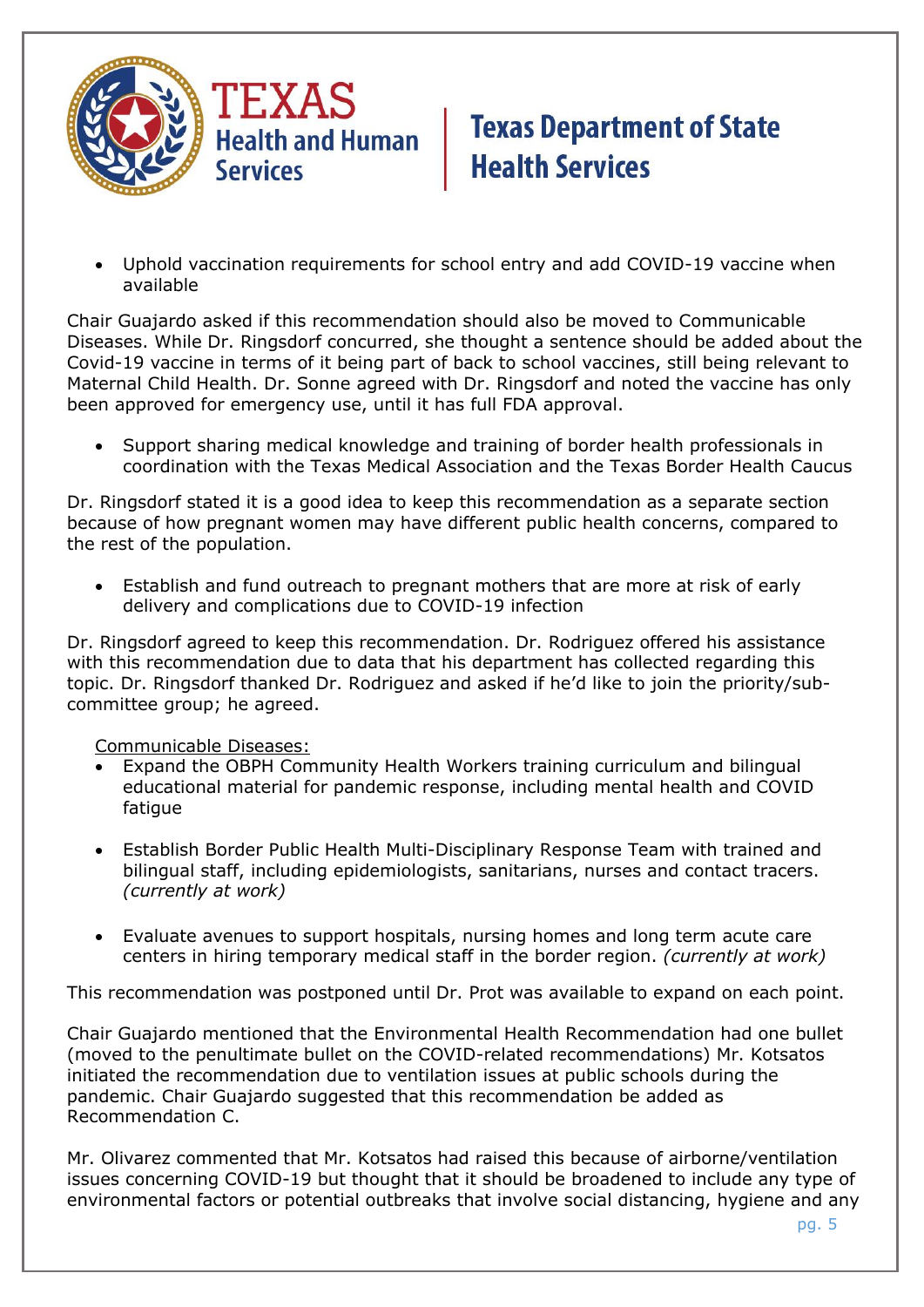

type of barriers. This should not only be targeted to schools but any business, offices, etc. He also mentioned examining the potential need to change health and safety codes, specifically about communicable illnesses. Mr. Ramirez suggested that this expansion be given more time to let Mr. Kotsatos have a more complete thought on the topic.

Dr. Sonne mentioned that this work group had met after the last in-person meeting to draft responses to each of the previous four recommendations for part A and one for Part B of the 2018 Recommendations Report. She elaborated on the different points:

- A. Vector-borne and Zoonotic Diseases:
	- Continue with dedicated certifications for vector control officers/applicators with simpler processes for public health related issues; Revise to specify that it's specifically for public health staff (not for private applicators or vector-borne usage – under direction of certified sprayers)
	- Continue to provide resources to increase capacity/mitigation (includes staff, equipment, chemicals, education/training, using innovative methods for mosquito control, GIS, mosquito testing and other evidence-based approaches for ongoing needs and new threats, emergencies and disasters; Revise to further assist with mitigation of vector breeding; DSHS to collaborate with other agencies to revisit the state-wide tire statute (Senator Rodriguez – didn't pass; similar to Laredo's tire ordinance)
	- Surveyed local health departments on the border to check on available inventory pertaining to spraying and vector-borne disease prevention, maintenance and management (to have a sense of what's available or not available to share resources, etc.)
	- Continue to provide resources to increase capacity for mitigation (equipment inventory to address related issues so that we know what gaps exist to address needs; received inventories from El Paso, Laredo, McAllen, Hidalgo County, Harlingen, Brownsville, Cameron County and Region 8)
	- Continue to support for rapid local response/support system for ongoing vector and zoonotic control activities and developing response plans for natural and manmad disasters including flooding, hurricanes or outbreaks; No revision but supports why we took an inventory of border-wide assets for zoonotic disease prevention and management for all health departments along the border to help develop this type of support system
- B. Recruit and support the Registered Sanitarian Profession along the border:
	- Continue to expand trainings and certifications to improve expansion opportunities to assist with food, water and vector-borne and zoonotic diseases; No additional revisions

### C. Conduct a school survey on ventilation and A/C in coordination with TEA

Chair Guajardo and Dr. Sonne agreed that adding the ventilation recommendation above as item "C" with an expanded narrative would be a good idea. Mr. Villarreal commented that he assisted Dr. Sonne with some of the research mentioned by Dr. Sonne and that the topic